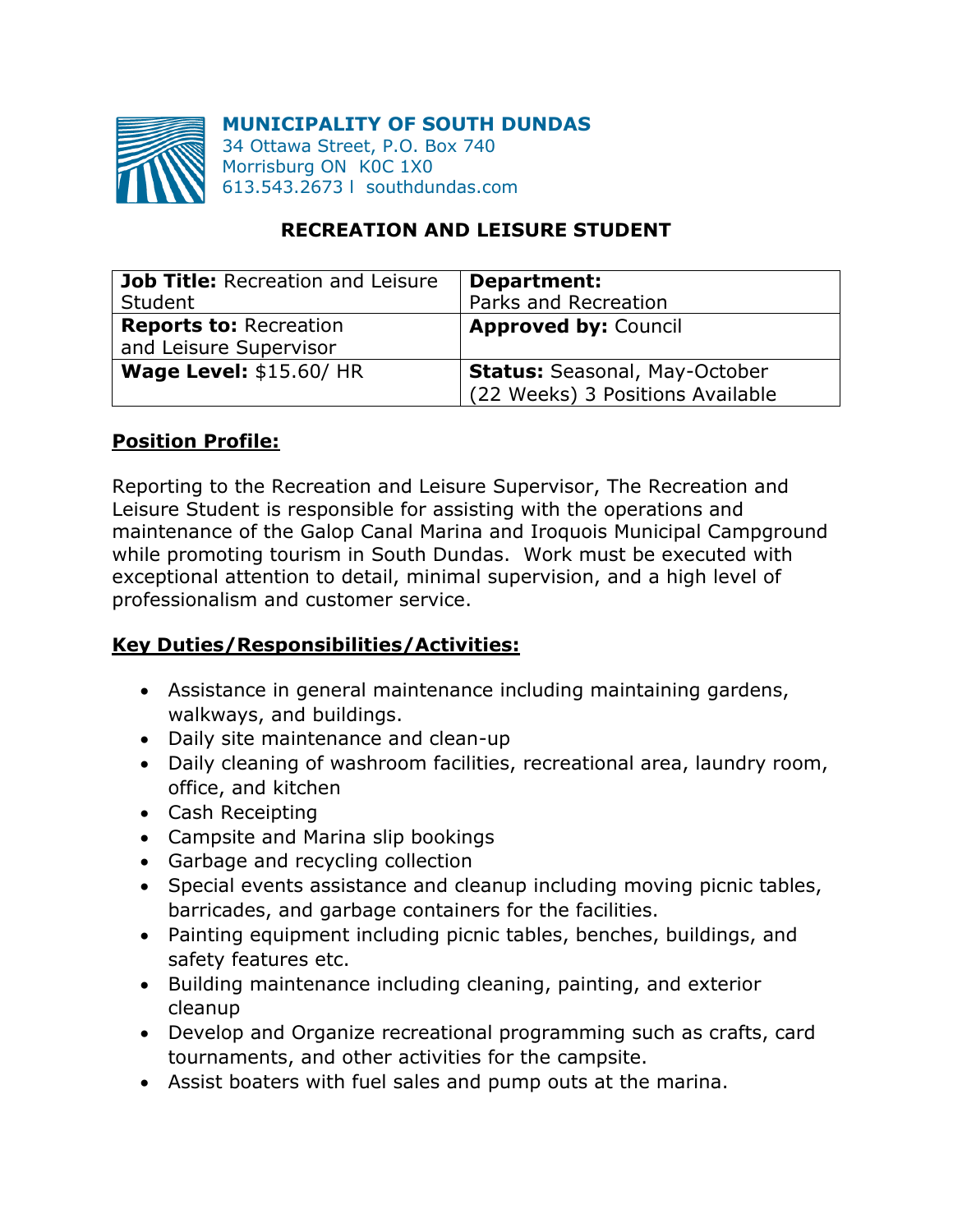• Perform other duties as directed by the Manager of Parks and Recreation

## **Working Conditions:**

- Considerable periods of standing and/ or walking in the field will be required.
- May be subject to inclement weather and/or weather extremes during the discharge of responsibilities.
- Hours will range from 8:00 am until 8:00 pm Monday-Sunday.

Must have proof of double vaccination against the COVID-19 virus as per the Municipality's Vaccination Policy 3-29.

# **Education/Experience/Aptitudes:**

- Currently enrolled in full-time studies; and returning to full-time studies in the following school term.
- Relevant work experience in cash handling would be an asset.
- First Aid and CPR Certification would be an asset.
- Experience with fuel sales would be an asset.
- Pleasure Craft Operator license would be an asset.
- Must be able to perform job related duties which include lifting, carrying, pushing, and pulling heavy objects.
- Must be able to lift and carry up to 20 kgs.
- Able to perform constant standing, walking, bending, and crawling.
- Experience operating types of hand and power tools and motorized equipment, such as lawnmowers, and power trimmers, is an asset.
- Must demonstrate the ability to work without supervision.
- Must be observant and attentive to detail.
- Must be able to understand and adhere to the Occupational Health and Safety Act and Municipal Health and Safety policies and procedures.
- Must be highly motivated to work both independently and within a team environment.
- Must be courteous and tactful in dealing with staff and the public.
- Must have excellent public relations and communication skills.

**Note:** *This job description is meant to describe the general nature and level of the work being performed; it is not intended to be construed as an*